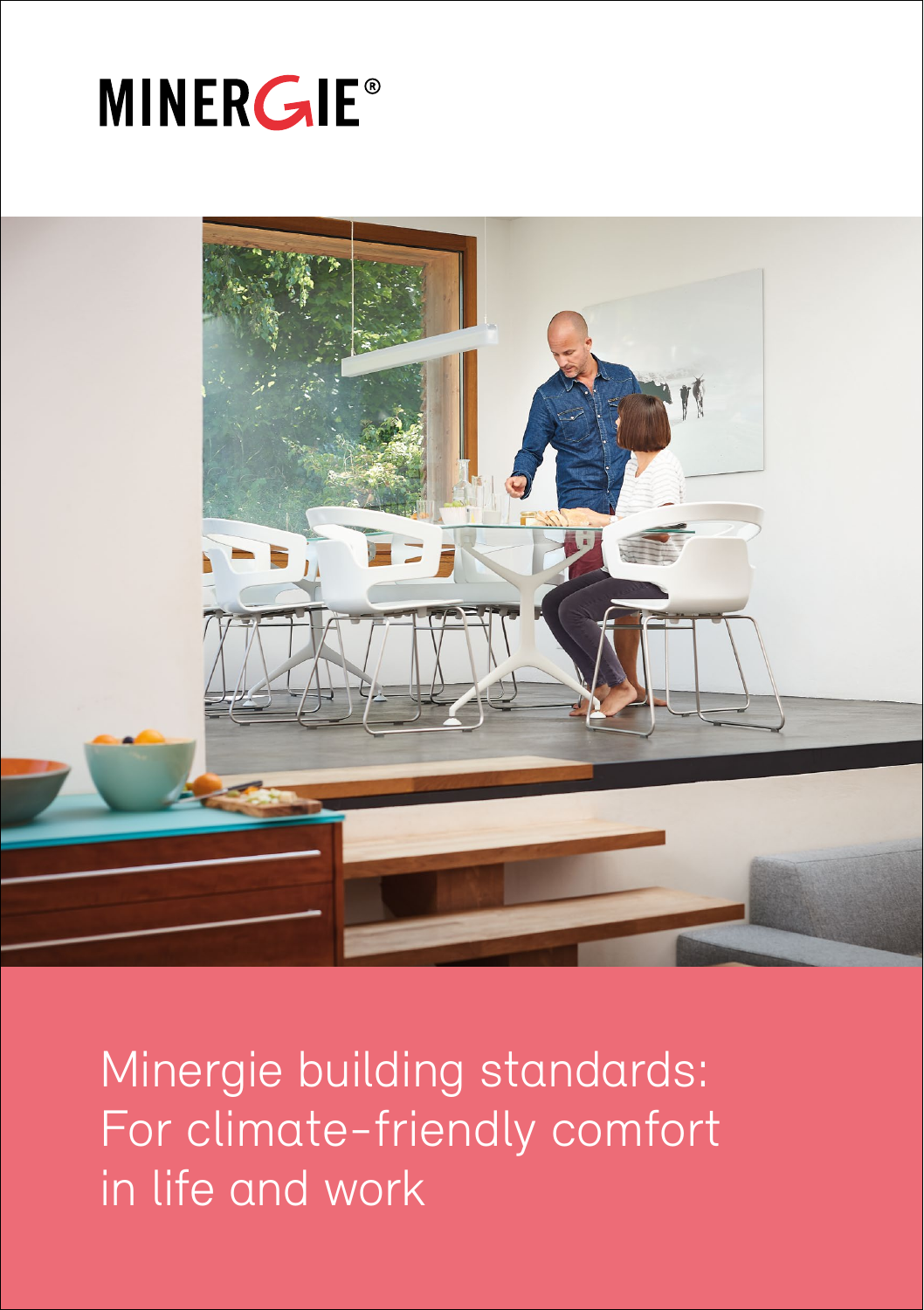# What is Minergie?

Minergie has been the Swiss standard for comfort, efficiency and value preservation since 1998. Its primary focus is comfortable living and working conditions for the users of new and renovated buildings. A high-quality building envelope and controlled air exchange play a major role in the Minergie requirements. Other distinctive features of Minergie buildings include their minimal energy consumption and the maximum possible use of renewable energies, with building services that create no carbon emissions.

The three well-known Minergie building standards, Minergie, Minergie-P and Minergie-A, ensure maximum quality and efficiency starting from the planning phase. For renovations, there is a simplified certification system (Minergie system renovation). ECO is an additional product that takes the issues of health and construction ecology into account, while the MQS Construction supplement is aimed at construction clients and planners who want high-quality construction guaranteed. The products MQS Operations and PERFORMANCE optimize the use of building service systems for maximum comfort in the operational phase.

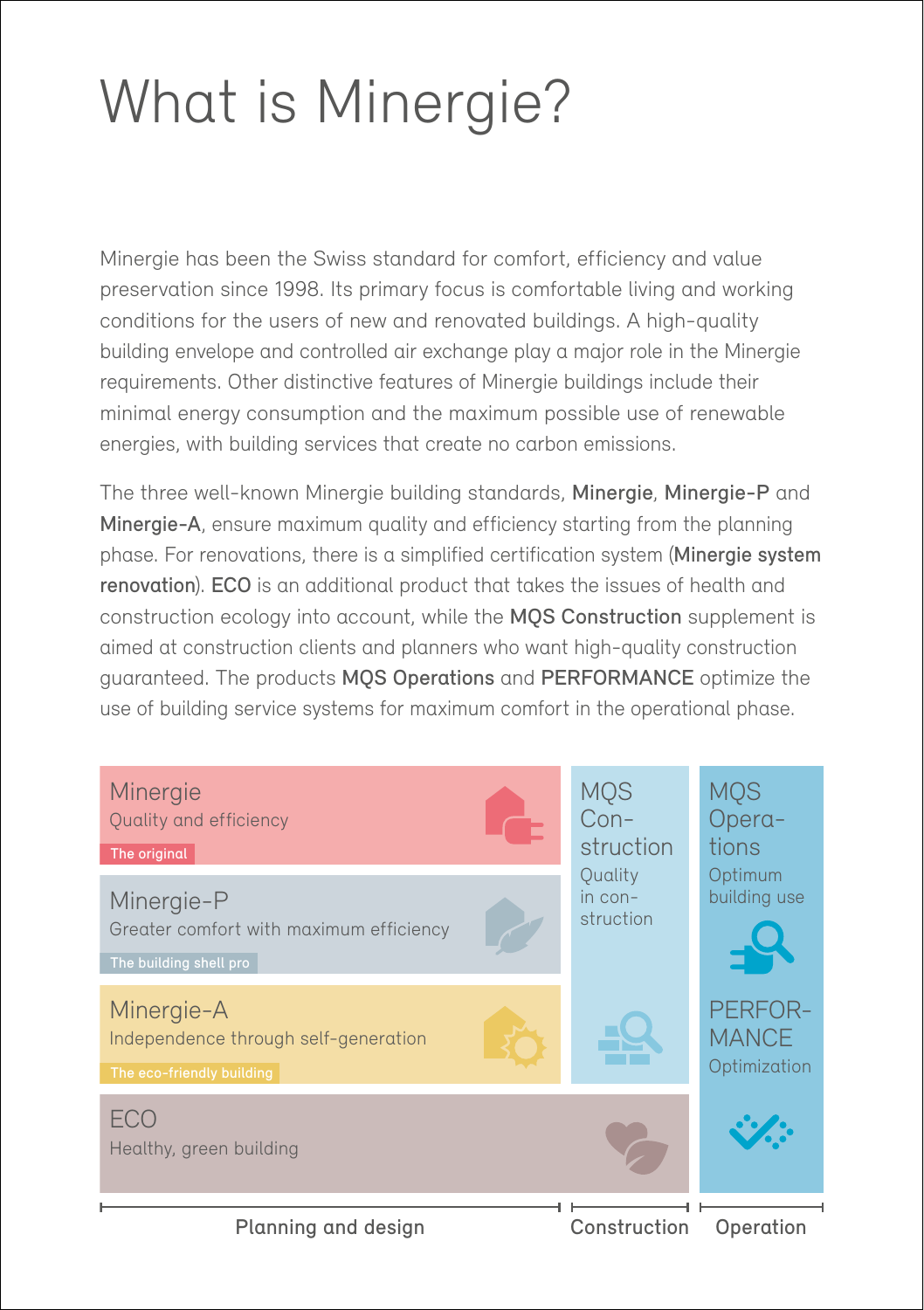# Requirements

Example: new build



in construction

Total energy footprint (incl. own power production) between 20 and 125 kWh/ $(m^2a)$ , depending on the standard and building category

For heat generation (excluding district heating, etc.)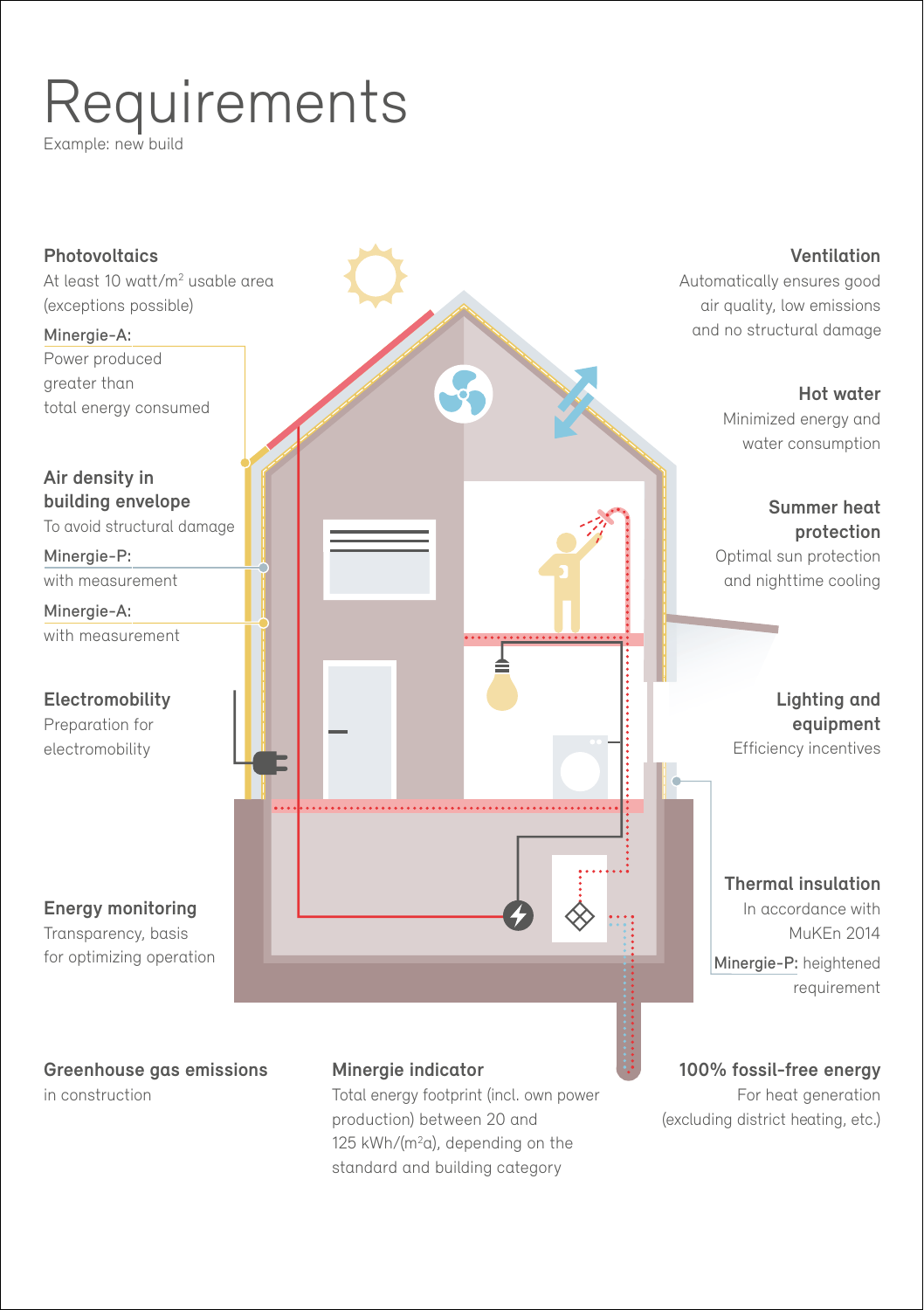# Building standards compared

Minergie offers three building standards for new and renovated buildings – Minergie, Minergie-P and Minergie-A. The difference between these standards lies in the buildings' energy footprint.

## **R**- Minergie: the original

The Minergie building standard is aimed at construction clients and planners with above-average expectations for quality, comfort and energy. The energy footprint of Minergie new builds is 20–25% better than required by law, while Minergie renovations reduce energy consumption by a factor of two to five. The requirements for heat protection are four times higher than for conventional buildings.



### Minergie-P: the building shell pro

Minergie-P buildings use the smallest amounts of energy. A combination of optimal insulation and best-possible use of passive heat sources (e.g. solar power) ensures the utmost in comfort, since heat is retained inside the building for noticeably longer throughout the winter months. Minergie-P buildings are often very compact, making them financially attractive. They pave the way toward a 2000-watt society.



### **Minergie-A: the eco-friendly building**

A Minergie-A building produces at least as much renewable energy as its occupants consume in a year. Minergie-A is the most ambitious Minergie building standard, and yet it has already been tried and tested thousands of times over. Buildings constructed in line with Minergie-A already satisfy any future developments in energy policy as well as the comfort requirements of occupants against the backdrop of climate change.

All three building standards can be combined with the additional ECO product. ECO supplements the Minergie building standards with an especially healthy and environmental construction method. The building standards can also be supplemented with MQS Construction, MQS Operation, PERFORMANCE and the Swiss Sustainable Building Standard (SNBS) for socioeconomic factors.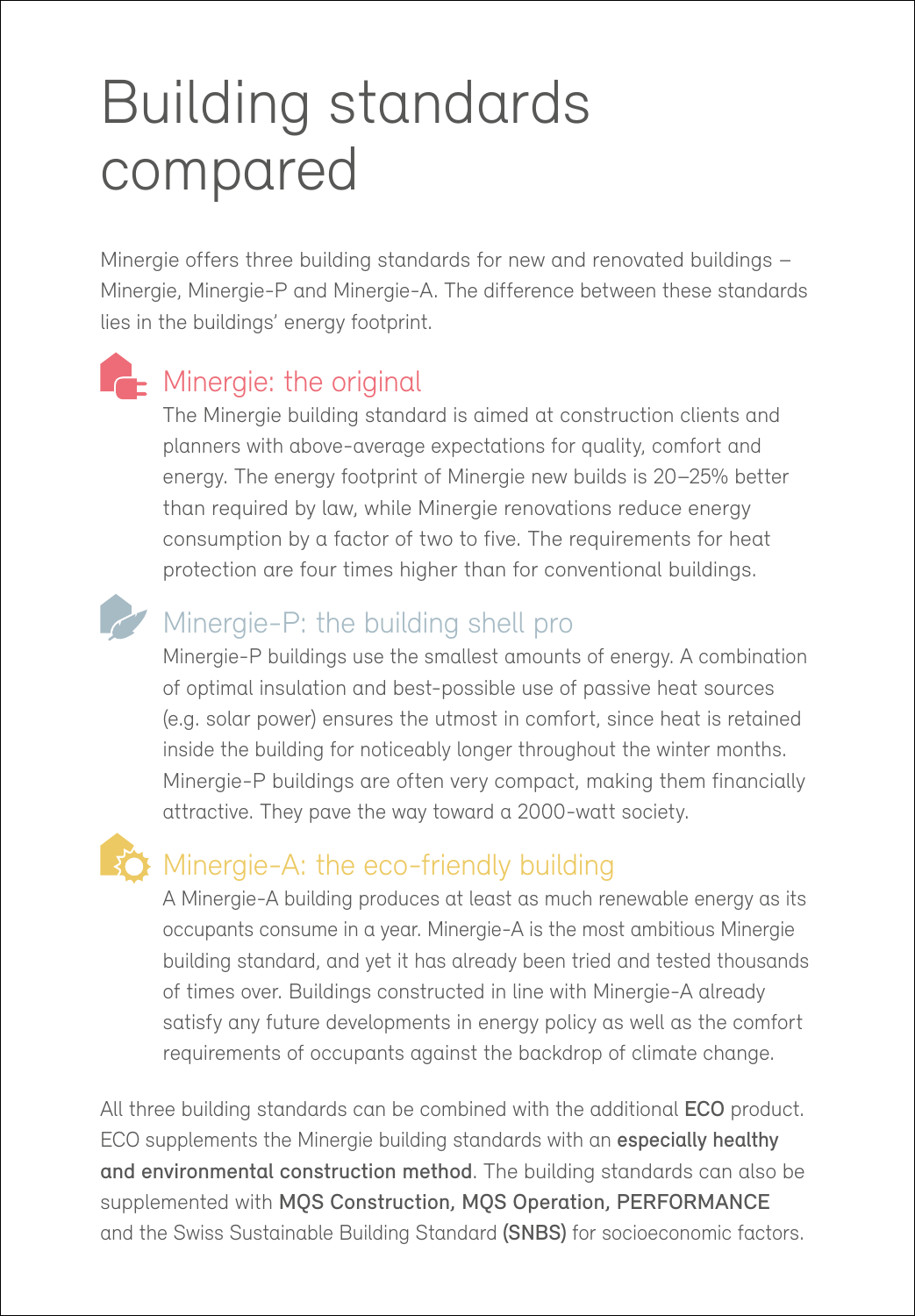## Minergie: Better building. Better living.

### Comfort and health

An outstanding building envelope combined with controlled air exchange and good sun protection guarantees a pleasant indoor climate – in both summer and winter. The windows can be opened at any time. Controlled air exchange provides constant fresh air and removes pollutants and excess moisture. There is virtually no risk of mold formation.

### Energy efficiency and sustainability

Minergie buildings have extremely low energy consumption. They are heated fossil-free and produce some of their own electricity. With the Minergie-A standard, energy production even exceeds consumption. This makes Minergie buildings self-sufficient and optimally equips them for the future. The standardized Minergie certification process, clear requirements for all parties and an experienced network of specialist partners simplify the entire planning and construction process. Planners by and large have free choice of design, materials and building structure. As a rule, a Minergie application replaces the energy certificate required as part of the planning permission process in Switzerland.

### Value preservation and quality

Minergie stands for the highest quality in construction and its certification guarantees comprehensive quality assurance. This preserves the value of your building in the long term. MQS quality systems enable efficient operation and reduce the risk of structural defects. In many cantons and communes, the Minergie building standards enable better use of your site (utilization, building height, distance between buildings, etc.). A Minergie certificate also allows you to benefit from subsidies as well as favorable mortgage conditions due to interest rebates.